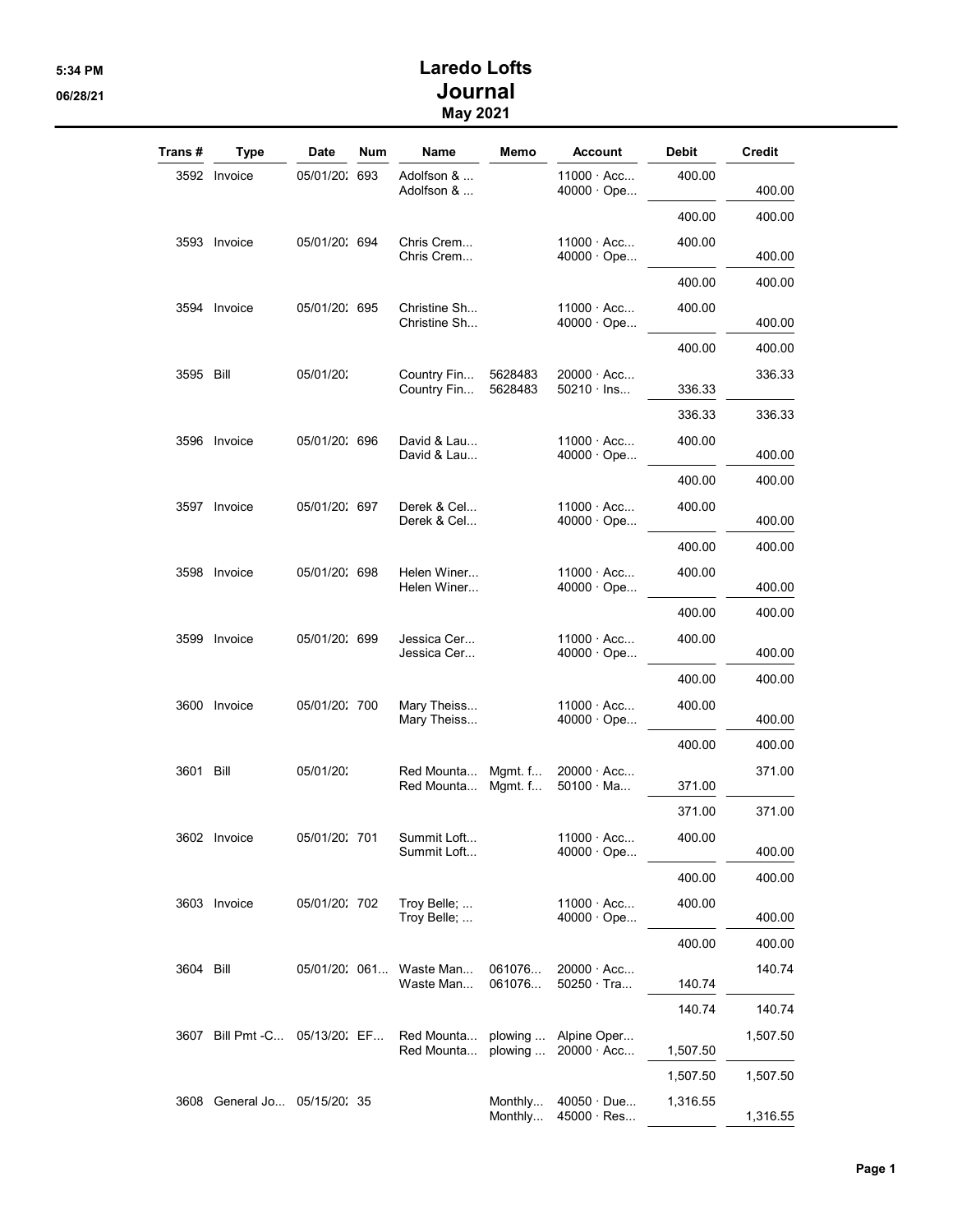## 5:34 PM Laredo Lofts 06/28/21 Journal May 2021

| Trans # | <b>Type</b>                    | <b>Date</b>  | <b>Num</b> | Name                                                                                                                                | Memo                                                                                                       | Account                                                                                                                                                                                                  | <b>Debit</b> | <b>Credit</b>                                                                          |
|---------|--------------------------------|--------------|------------|-------------------------------------------------------------------------------------------------------------------------------------|------------------------------------------------------------------------------------------------------------|----------------------------------------------------------------------------------------------------------------------------------------------------------------------------------------------------------|--------------|----------------------------------------------------------------------------------------|
|         |                                |              |            |                                                                                                                                     |                                                                                                            |                                                                                                                                                                                                          | 1,316.55     | 1,316.55                                                                               |
|         | 3609 Transfer                  | 05/15/20:    |            |                                                                                                                                     | Monthly<br>Monthly                                                                                         | Alpine Oper<br>Alpine Rese                                                                                                                                                                               | 1,316.55     | 1,316.55                                                                               |
|         |                                |              |            |                                                                                                                                     |                                                                                                            |                                                                                                                                                                                                          | 1,316.55     | 1,316.55                                                                               |
|         | 3613 Bill Pmt - C 05/01/20: AC |              |            | Country Fin<br>Country Fin                                                                                                          | 5628483<br>5628483                                                                                         | Alpine Oper<br>$20000 \cdot Acc$                                                                                                                                                                         | 336.33       | 336.33                                                                                 |
|         |                                |              |            |                                                                                                                                     |                                                                                                            |                                                                                                                                                                                                          | 336.33       | 336.33                                                                                 |
|         | 3614 Bill Pmt -C               | 05/01/20: EF |            | Red Mounta<br>Red Mounta                                                                                                            | Mgmt. $f$<br>Mgmt. $f$                                                                                     | Alpine Oper<br>$20000 \cdot Acc$                                                                                                                                                                         | 371.00       | 371.00                                                                                 |
|         |                                |              |            |                                                                                                                                     |                                                                                                            |                                                                                                                                                                                                          | 371.00       | 371.00                                                                                 |
|         | 3617 Payment                   | 05/17/20:    |            | Helen Winer<br>Helen Winer                                                                                                          |                                                                                                            | $12000 \cdot$ Und<br>$11000 \cdot Acc$                                                                                                                                                                   | 400.00       | 400.00                                                                                 |
|         |                                |              |            |                                                                                                                                     |                                                                                                            |                                                                                                                                                                                                          | 400.00       | 400.00                                                                                 |
|         | 3618 Payment                   | 05/17/20:    |            | Mary Theiss<br>Mary Theiss                                                                                                          |                                                                                                            | $12000 \cdot$ Und<br>$11000 \cdot Acc$                                                                                                                                                                   | 400.00       | 400.00                                                                                 |
|         |                                |              |            |                                                                                                                                     |                                                                                                            |                                                                                                                                                                                                          | 400.00       | 400.00                                                                                 |
|         | 3619 Payment                   | 05/17/20:    |            | Chris Crem<br>Chris Crem                                                                                                            |                                                                                                            | $12000 \cdot$ Und<br>$11000 \cdot Acc$                                                                                                                                                                   | 400.00       | 400.00                                                                                 |
|         |                                |              |            |                                                                                                                                     |                                                                                                            |                                                                                                                                                                                                          | 400.00       | 400.00                                                                                 |
|         | 3620 Payment                   | 05/17/20:    |            | Troy Belle;<br>Troy Belle;                                                                                                          |                                                                                                            | $12000 \cdot$ Und<br>$11000 \cdot Acc$                                                                                                                                                                   | 400.00       | 400.00                                                                                 |
|         |                                |              |            |                                                                                                                                     |                                                                                                            |                                                                                                                                                                                                          | 400.00       | 400.00                                                                                 |
|         | 3621 Payment                   | 05/17/20:    |            | Summit Loft<br>Summit Loft                                                                                                          |                                                                                                            | $12000 \cdot$ Und<br>$11000 \cdot Acc$                                                                                                                                                                   | 400.00       | 400.00                                                                                 |
|         |                                |              |            |                                                                                                                                     |                                                                                                            |                                                                                                                                                                                                          | 400.00       | 400.00                                                                                 |
|         | 3622 Payment                   | 05/17/20:    |            | Jessica Cer<br>Jessica Cer                                                                                                          |                                                                                                            | $12000 \cdot$ Und<br>$11000 \cdot Acc$                                                                                                                                                                   | 400.00       | 400.00                                                                                 |
|         |                                |              |            |                                                                                                                                     |                                                                                                            |                                                                                                                                                                                                          | 400.00       | 400.00                                                                                 |
|         | 3623 Payment                   | 05/17/20:    |            | David & Lau<br>David & Lau                                                                                                          |                                                                                                            | $12000 \cdot$ Und<br>$11000 \cdot Acc$                                                                                                                                                                   | 400.00       | 400.00                                                                                 |
|         |                                |              |            |                                                                                                                                     |                                                                                                            |                                                                                                                                                                                                          | 400.00       | 400.00                                                                                 |
|         | 3624 Payment                   | 05/17/20:    |            | Christine Sh<br>Christine Sh                                                                                                        |                                                                                                            | $12000 \cdot$ Und<br>$11000 \cdot Acc$                                                                                                                                                                   | 400.00       | 400.00                                                                                 |
|         |                                |              |            |                                                                                                                                     |                                                                                                            |                                                                                                                                                                                                          | 400.00       | 400.00                                                                                 |
|         | 3625 Payment                   | 05/17/20:    |            | Derek & Cel<br>Derek & Cel                                                                                                          |                                                                                                            | $12000 \cdot$ Und<br>$11000 \cdot Acc$                                                                                                                                                                   | 400.00       | 400.00                                                                                 |
|         |                                |              |            |                                                                                                                                     |                                                                                                            |                                                                                                                                                                                                          | 400.00       | 400.00                                                                                 |
|         | 3626 Deposit                   | 05/17/20:    |            | Helen Winer<br>Mary Theiss<br>Chris Crem<br>Troy Belle;<br>Summit Loft<br>Jessica Cer<br>David & Lau<br>Christine Sh<br>Derek & Cel | Deposit<br>Deposit<br>Deposit<br>Deposit<br>Deposit<br>Deposit<br>Deposit<br>Deposit<br>Deposit<br>Deposit | Alpine Oper<br>$12000 \cdot$ Und<br>$12000 \cdot$ Und<br>$12000 \cdot$ Und<br>$12000 \cdot$ Und<br>$12000 \cdot$ Und<br>$12000 \cdot$ Und<br>$12000 \cdot$ Und<br>$12000 \cdot$ Und<br>$12000 \cdot$ Und | 3,600.00     | 400.00<br>400.00<br>400.00<br>400.00<br>400.00<br>400.00<br>400.00<br>400.00<br>400.00 |